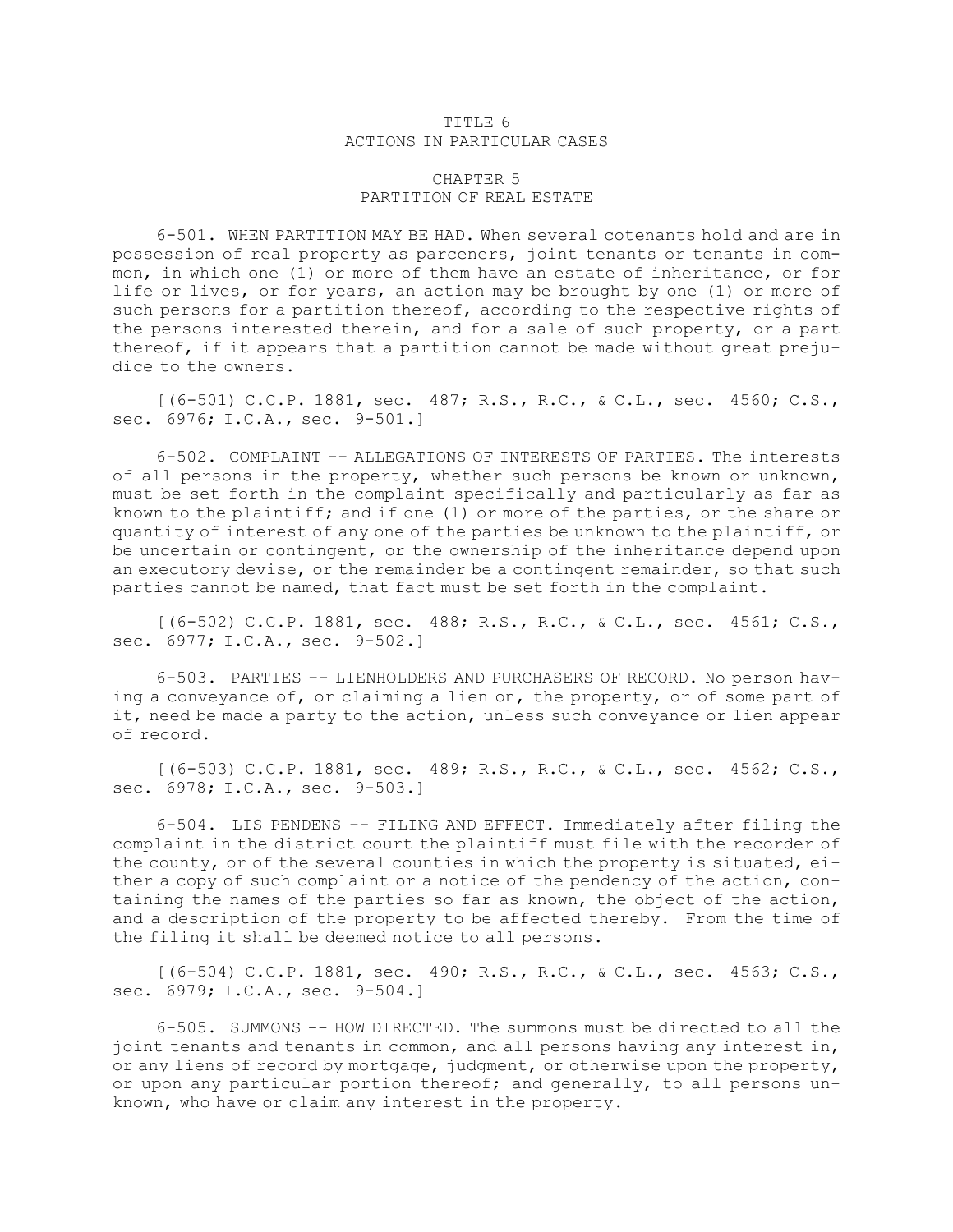[(6-505) C.C.P. 1881, sec. 491; R.S., R.C., & C.L., sec. 4564; C.S., sec. 6980; I.C.A., sec. 9-505.]

6-506. SERVICE BY PUBLICATION. If <sup>a</sup> party having <sup>a</sup> share or interest is unknown, or any one of the known parties reside out of the state, or cannot be found therein, and such fact is made to appear by affidavit, the summons may be served on such absent or unknown party by publication, as in other cases. When publication is made, the summons, as published, must be accompanied by a brief description of the property which is the subject of the action.

[(6-506) C.C.P. 1881, sec. 492; R.S., R.C., & C.L., sec. 4565; C.S., sec. 6981; I.C.A., sec. 9-506.]

6-507. ANSWER. The defendants who have been personally served with the summons and <sup>a</sup> copy of the complaint, or who have appeared without such service, must set forth in their answers fully and particularly, the origin, nature and extent of their respective interests in the property, and if such defendants claim <sup>a</sup> lien on the property by mortgage, judgment or otherwise, they must state the original amount and date of the same, and the sum remaining due thereon, also whether the same has been secured in any other way or not; and if secured, the nature and extent of such security, or they are deemed to have waived their right to such lien.

[(6-507) C.C.P. 1881, sec. 493; R.S., R.C., & C.L., sec. 4566; C.S., sec. 6982; I.C.A., sec. 9-507.]

6-508. RIGHTS OF ALL PARTIES MAY BE DETERMINED. The rights of the several parties, plaintiff as well as defendant, may be put in issue, tried and determined in such action; and when <sup>a</sup> sale of the premises is necessary, the title must be ascertained by proof to the satisfaction of the court before the judgment of sale can be made; and where service of the complaint has been made by publication, like proof must be required of the right of the absent or unknown parties before such judgment is rendered, except that where there are several unknown persons having an interest in the property, their rights may be considered together in the action, and not as between themselves.

[(6-508) C.C.P. 1881, sec. 494; R.S., R.C., & C.L., sec. 4567; C.S., sec. 6983; I.C.A., sec. 9-508.]

6-509. PARTIAL PARTITION. Whenever from any cause it is, in the opinion of the court, impracticable or highly inconvenient to make <sup>a</sup> complete partition in the first instance among all the parties in interest, the court may first ascertain and determine the shares or interests respectively held by the original cotenants, and thereupon adjudge and cause <sup>a</sup> partition to be made as if such original cotenants were the parties and sole parties in interest and the only parties to the action, and thereafter may proceed in like manner to adjudge and make partition separately of each share or portion so ascertained and allotted as between those claiming under the original tenant to whom the same shall have been so set apart, or may allow them to remain tenants in common thereof as they may desire.

[(6-509) C.C.P. 1881, sec. 495; R.S., R.C., & C.L., sec. 4568; C.S., sec. 6984; I.C.A., sec. 9-509.]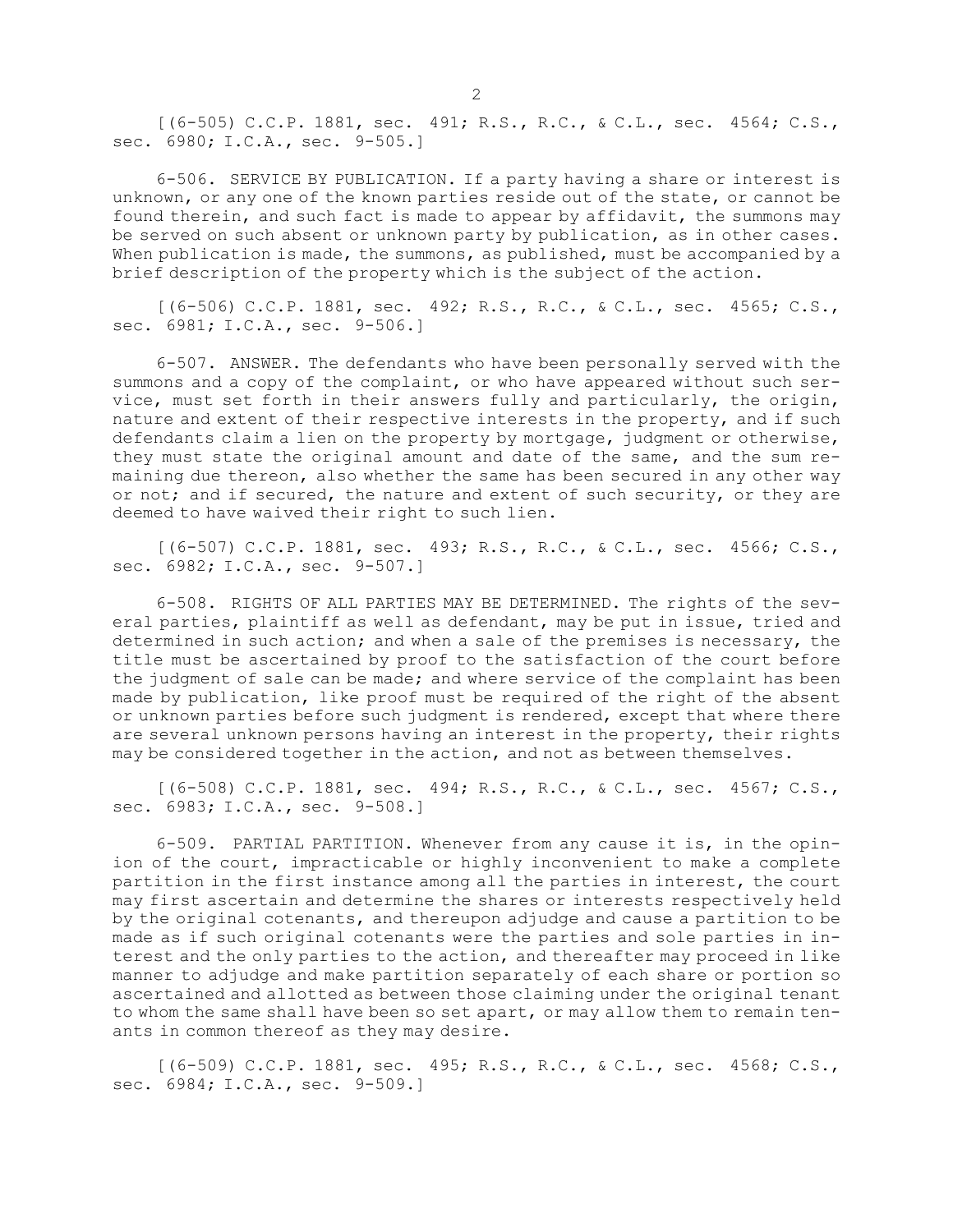6-510. LIENHOLDERS -- DETERMINATION OF RIGHTS. If it appears to the court, by the certificate of the county recorder or clerk, or by the sworn or verified statement of any person who may have examined or searched the records, that there are outstanding liens or encumbrances of record upon such real property, or any part or portion thereof, which existed and were of record at the time of the commencement of the action, and the persons holding such liens are not made parties to the action, the court must either order such persons to be made parties to the action by an amendment or supplemental complaint, or appoint <sup>a</sup> referee to ascertain whether or not such liens or encumbrances have been paid, or if not paid what amount remains due thereon, and their order among the liens or encumbrances severally held by such persons and the parties to the action, and whether the amount remaining due thereon has been secured in any manner, and if secured, the nature and extent of the security.

[(6-510) C.C.P. 1881, sec. 496; R.S., R.C., & C.L., sec. 4569; C.S., sec. 6985; I.C.A., sec. 9-510.]

6-511. NOTICE TO LIENHOLDERS. The plaintiff must cause <sup>a</sup> notice to be served <sup>a</sup> reasonable time previous to the day for appearance before the referee appointed as provided in the last section, on each person having outstanding liens of record who is not <sup>a</sup> party to the action, to appear before the referee at <sup>a</sup> specified time and place, to make proof by his own affidavit or otherwise, of the amount due or to become due, contingently or absolutely thereon. In case such person be absent or his residence be unknown, service may be made by publication or notice to his agents, under the direction of the court, in such manner as may be proper. The report of the referee thereon must be made to the court, and must be confirmed, modified, or set aside and <sup>a</sup> new reference ordered, as the justice of the case may require.

[(6-511) C.C.P. 1881, sec. 497; R.S., R.C., & C.L., sec. 4570; C.S., sec. 6986; I.C.A., sec. 9-511.]

6-512. PARTITION -- SALE -- REFEREES. If it be alleged in the complaint and established by evidence, or if it appear by the evidence without such allegation in the complaint, to the satisfaction of the court, that the property, or any part of it, is so situated that partition cannot be made without great prejudice to the owners, the court may order <sup>a</sup> sale thereof. Otherwise, upon the requisite proofs being made, it must order <sup>a</sup> partition according to the respective rights of the parties as ascertained by the court, and appoint three (3) referees therefor; and must designate the portion to remain undivided for the owners whose interests remain unknown, or are not ascertained.

[(6-512) C.C.P. 1881, sec. 498; R.S., R.C., & C.L., sec. 4571; C.S., sec. 6987; I.C.A., sec. 9-512.]

6-513. DUTIES OF REFEREES. In making the partition the referees must divide the property and allot the several portions thereof to the respective parties, quality and quantity relatively considered, according to the respective rights of the parties as determined by the court, pursuant to the provisions of this chapter, designating the several portions by proper landmarks, and may employ <sup>a</sup> surveyor with the necessary assistants to aid them.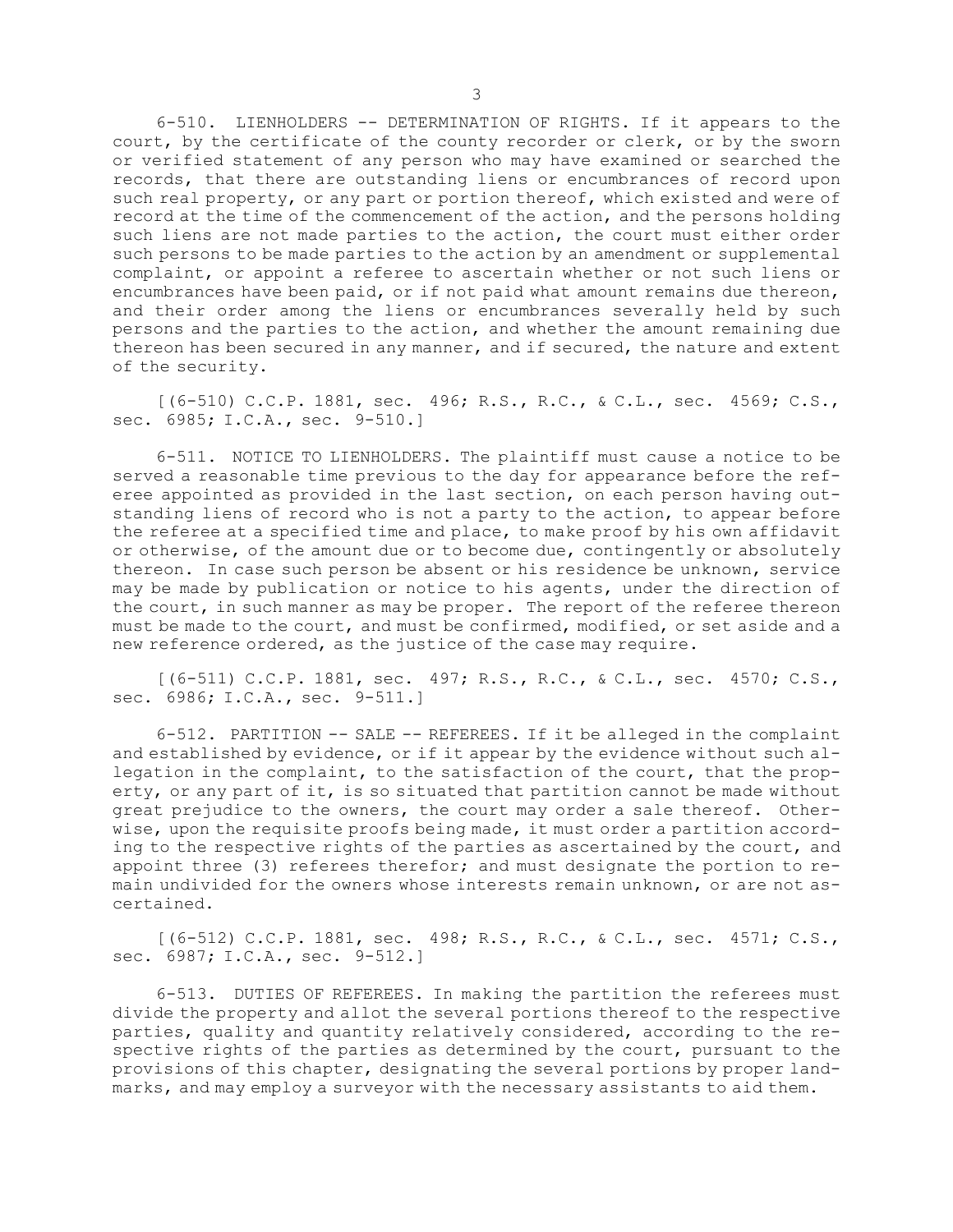[(6-513) C.C.P. 1881, sec. 499; R.S., R.C., & C.L., sec. 4572; C.S., sec. 6988; I.C.A., sec. 9-513.]

6-514. REPORT OF REFEREES. The referees must make <sup>a</sup> report of their proceedings, specifying the manner in which they executed their trust, and describing the property divided, and the shares allotted to each party, with <sup>a</sup> particular description of each share.

[(6-514) C.C.P. 1881, sec. 500; R.S., R.C., & C.L., sec. 4573; C.S., sec. 6989; I.C.A., sec. 9-514.]

6-515. REPORT OF REFEREES -- CONFIRMATION -- JUDGMENT. The court may confirm, change, modify or set aside the report, and if necessary appoint new referees. Upon the report being confirmed, judgment must be rendered that such partition be effectual forever, which judgment is binding and conclusive:

1. On all persons named as parties to the action, and their legal representatives, who have at the time any interest in the property divided, or any part thereof, as owners in fee or as tenants for life or for years, or as entitled to the reversion, remainder, or the inheritance of such property, or of any part thereof, after the determination of <sup>a</sup> particular estate therein, and who by any contingency may be entitled to <sup>a</sup> beneficial interest in the property, or who have an interest in any undivided share thereof, as tenants for years or for life.

2. On all persons interested in the property, who may be unknown, to whom notice has been given of the action for partition by publication.

3. On all other persons claiming from such parties or persons or either of them. And no judgment is invalidated by reason of the death of any party before final judgment or decree; but such judgment or decree is as conclusive against the heirs, legal representatives or assigns of such decedent as if it had been entered before his death.

[(6-515) C.C.P. 1881, sec. 501; R.S., R.C., & C.L., sec. 4574; C.S., sec. 6990; I.C.A., sec. 9-515.]

6-516. EFFECT OF JUDGMENT ON TENANTS FOR YEARS. The judgment does not affect tenants for years less than ten (10) to the whole of the property which is the subject of the partition.

[(6-516) C.C.P. 1881, sec. 502; R.S., R.C., & C.L., sec. 4575; C.S., sec. 6991; I.C.A., sec. 9-516.]

6-517. ALLOWANCE OF EXPENSES OF REFEREES. The expenses of the referees, including those of <sup>a</sup> surveyor and his assistants when employed, must be ascertained and allowed by the court, and the amount thereof, together with the fees allowed by the court, in its discretion, to the referees, must be apportioned among the different parties to the action equitably.

[(6-517) C.C.P. 1881, sec. 503; R.S., R.C., & C.L., sec. 4576; C.S., sec. 6992; I.C.A., sec. 9-517.]

6-518. LIEN ON UNDIVIDED INTEREST -- CHARGE ON SHARE ASSIGNED TO LIENOR. When <sup>a</sup> lien is on an undivided interest or estate of any of the parties, such lien, if <sup>a</sup> partition be made, shall thenceforth be <sup>a</sup> charge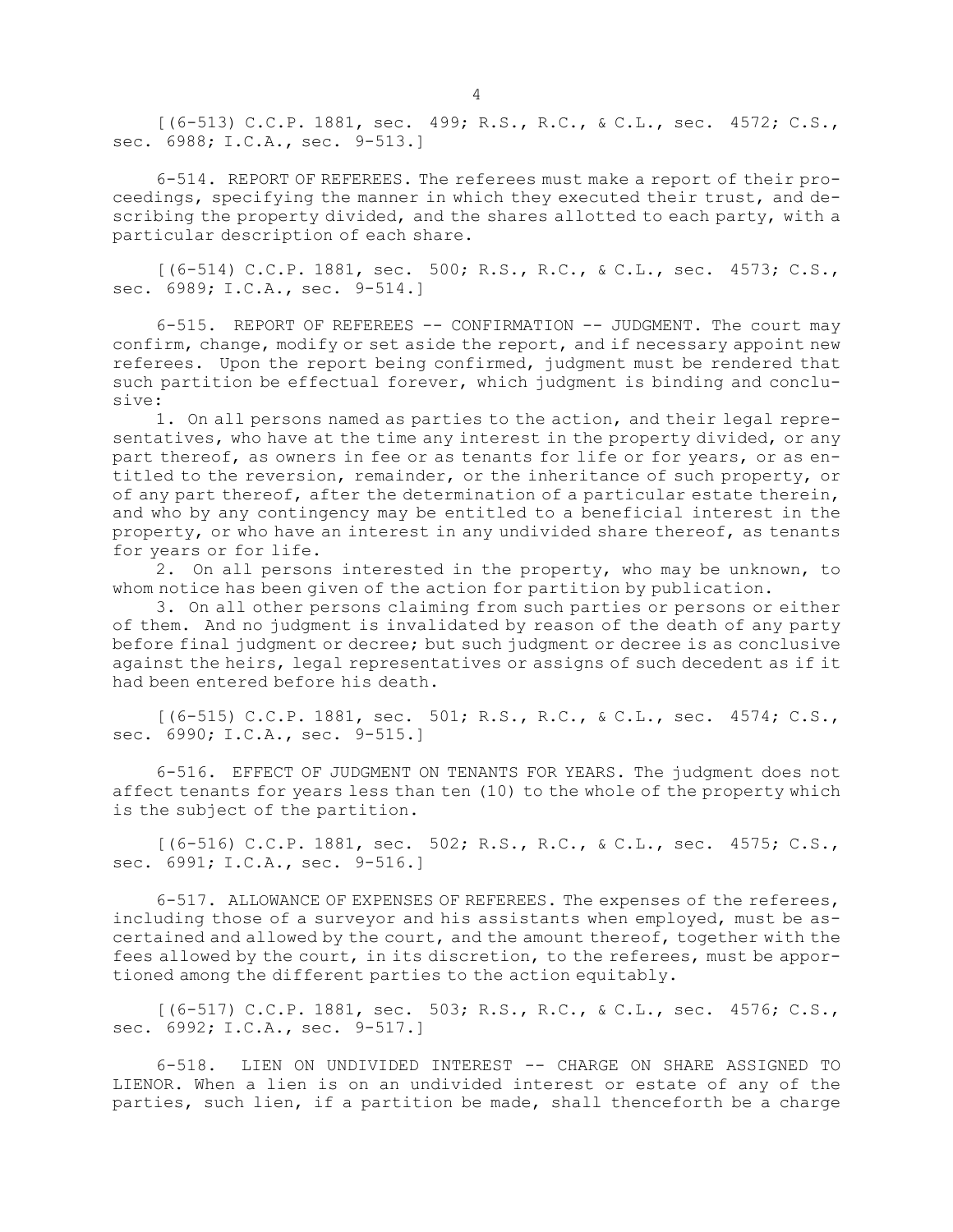only on the share assigned to such party; but such share must first be charged with its just proportion of the costs of the partition, in preference to such lien.

[(6-518) C.C.P. 1881, sec. 504; R.S., R.C., & C.L., sec. 4577; C.S., sec. 6993; I.C.A., sec. 9-518.]

6-519. ESTATE FOR LIFE OR YEARS MAY BE SET OFF. When <sup>a</sup> part of the property only is ordered to be sold, if there be an estate for life or years in an undivided share of the whole property, such estate may be set off in any part of the property not ordered to be sold.

[(6-519) C.C.P. 1881, sec. 505; R.S., R.C., & C.L., sec. 4578; C.S., sec. 6994; I.C.A., sec. 9-519.]

6-520. APPLICATION OF PROCEEDS OF SALE OF ENCUMBERED PROPERTY. The proceeds of the sale of encumbered property must be applied under the direction of the court as follows:

1. To pay its just proportion of the general costs of the action.

2. To pay the costs of the reference.

3. To satisfy and cancel of record the several liens in their order of priority, by payment of the sums due and to become due; the amount due to be verified by affidavit at the time of payment.

4. The residue among the owners of the property sold, according to their respective shares therein.

[(6-520) C.C.P. 1881, sec. 506; R.S., R.C., & C.L., sec. 4579; C.S., sec. 6995; I.C.A., sec. 9-520.]

6-521. RESORT TO OTHER SECURITIES COMPELLED. Whenever any party to an action who holds <sup>a</sup> lien upon the property, or any part thereof, has other securities for the payment of the amount of such lien, the court may, in its discretion, order such securities to be exhausted before <sup>a</sup> distribution of the proceeds of sale, or may order <sup>a</sup> just reduction to be made from the amount of the lien on the property on account thereof.

[(6-521) C.C.P. 1881, sec. 507; R.S., R.C., & C.L., sec. 4580; C.S., sec. 6996; I.C.A., sec. 9-521.]

6-522. DISTRIBUTION OF PROCEEDS. The proceeds of sale and the securities taken by the referees, or any part thereof, must be distributed by them to the persons entitled thereto, whenever the court so directs. But in case no direction be given, all of such proceeds and securities must be paid into court or deposited therein, or as directed by the court.

[(6-522) C.C.P. 1881, sec. 508; R.S., R.C., & C.L., sec. 4581; C.S., sec. 6997; I.C.A., sec. 9-522.]

6-523. PAYMENT INTO COURT -- CONTINUANCE OF ACTION. When the proceeds of the sale of any share or parcel belonging to persons who are parties to the action, and who are known, are paid into court, the action may be continued as between such parties for the determination of their respective claims thereto, which must be ascertained and adjudged by the court. Further testimony may be taken in court or by <sup>a</sup> referee, at the discretion of the court, and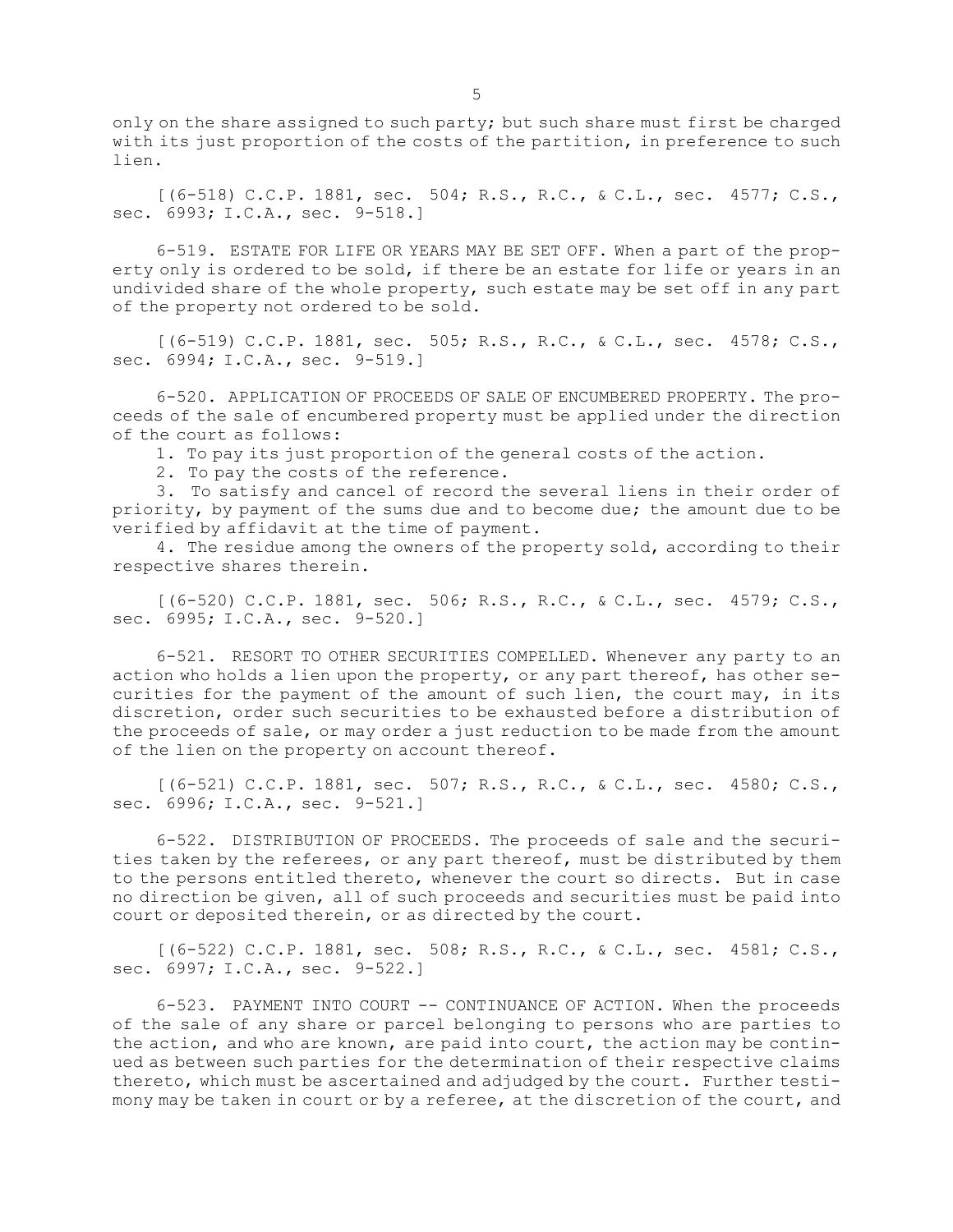the court may, if necessary, require such parties to present the facts or law in controversy, by pleadings as in an original action.

[(6-523) C.C.P. 1881, sec. 509; R.S., R.C., & C.L., sec. 4582; C.S., sec. 6998; I.C.A., sec. 9-523.]

6-524. CONDUCT OF SALE -- CONTENTS OF NOTICE. All sales of real property made by referees under this chapter must be made at public auction to the highest bidder, upon notice published in the manner required for the sale of real property on execution. The notice must state the terms of sale, and if the property or any part of it is to be subject to <sup>a</sup> prior estate, charge or lien, that must be stated in the notice.

[(6-524) C.C.P. 1881, sec. 510; R.S., R.C., & C.L., sec. 4583; C.S., sec. 6999; I.C.A., sec. 9-524.]

6-525. TERMS OF SALE. The court must, in the order for sale, direct the terms of credit which may be allowed for the purchase-money of any portion of the premises of which it may direct <sup>a</sup> sale on credit, and for that portion of which the purchase-money is required by the provisions hereinafter contained, to be invested for the benefit of unknown owners, infants or parties out of the state.

[(6-525) C.C.P. 1881, sec. 511; R.S., R.C., & C.L., sec. 4584; C.S., sec. 7000; I.C.A., sec. 9-525.]

6-526. SECURITY FOR PURCHASE-MONEY. The referees may take separate mortgages and other securities for the whole or convenient portions of the purchase-money of such parts of the property as are directed by the court to be sold on credit for the shares of any known owner of full age, in the name of such owner; and for the shares of an infant in the name of the guardian of such infant; and for other shares in the name of the clerk of the court and his successors in office.

[(6-526) C.C.P. 1881, sec. 512; R.S., R.C., & C.L., sec. 4585; C.S., sec. 7001; I.C.A., sec. 9-526.]

6-527. COMPENSATION OF TENANTS FOR LIFE OR YEARS. The person entitled to <sup>a</sup> tenancy for life or years, whose estate has been sold, is entitled to receive such sum as may be deemed <sup>a</sup> reasonable satisfaction for such estate, and which the person so entitled may consent to accept instead thereof, by an instrument in writing filed with the clerk of the court. Upon the filing of such consent the clerk must enter the same in the minutes of the court.

[(6-527) C.C.P. 1881, sec. 513; R.S., R.C., & C.L., sec. 4586; C.S., sec. 7002; I.C.A., sec. 9-527.]

6-528. CONSENT NOT GIVEN -- COMPENSATION FIXED BY COURT. If such consent be not given, filed and entered as provided in the last section, at or before <sup>a</sup> judgment of sale is rendered, the court must ascertain and determine what proportion of the proceeds of the sale, after deducting expenses, will be <sup>a</sup> just and reasonable sum to be allowed on account of such estate, and must order the same to be paid to such party, or deposited in court for him, as the case may require.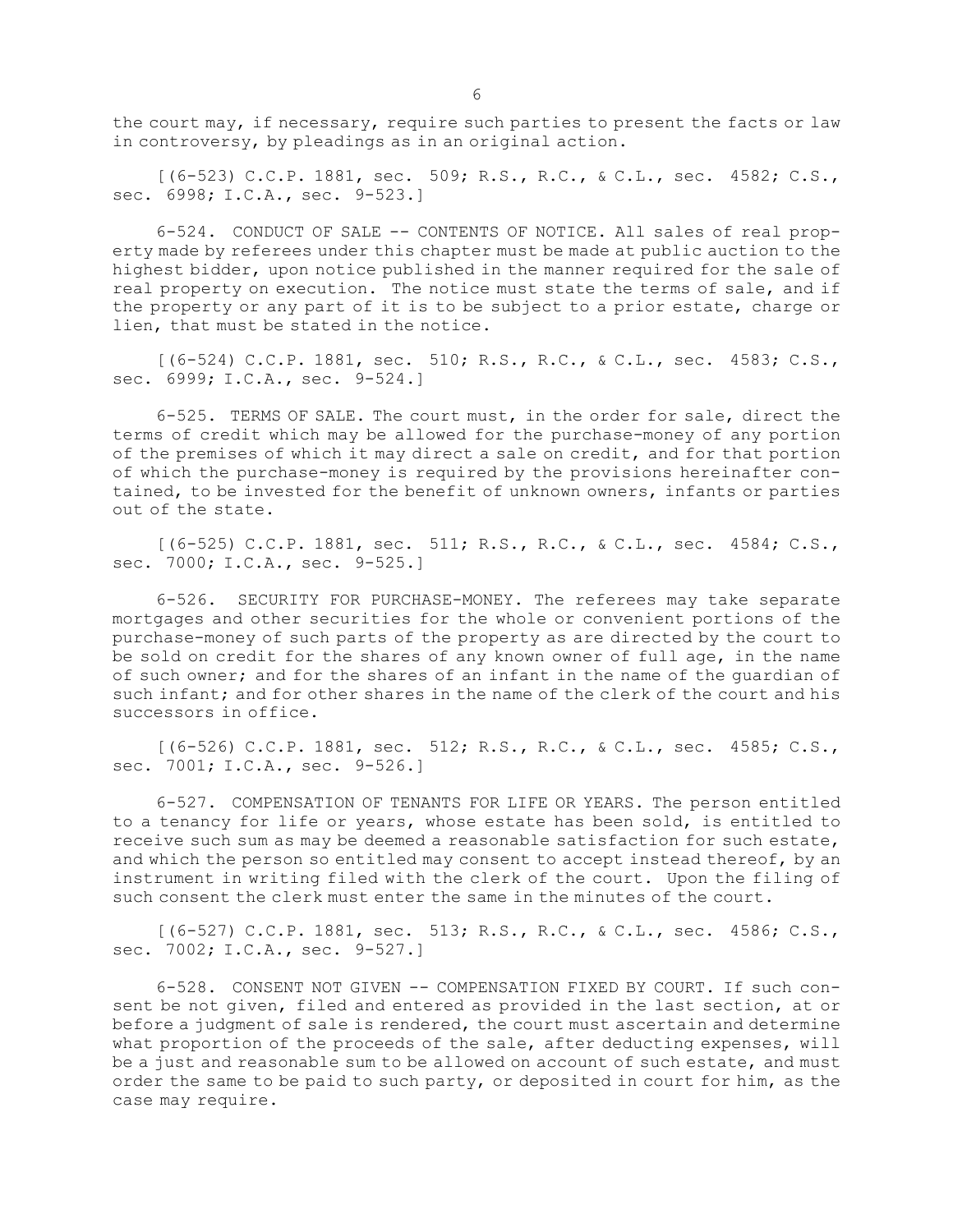[(6-528) C.C.P. 1881, sec. 514; R.S., R.C., & C.L., sec. 4587; C.S., sec. 7003; I.C.A., sec. 9-528.]

6-529. PROTECTION OF UNKNOWN PARTIES. If the persons entitled to such estate for life or years be unknown, the court must provide for the protection of their rights in the same manner, as far as may be, as if they were known and had appeared.

[(6-529) C.C.P. 1881, sec. 515; R.S., R.C., & C.L., sec. 4588; C.S., sec. 7004; I.C.A., sec. 9-529.]

6-530. COMPENSATION FOR CONTINGENT INTEREST. In all cases of sales when it appears that any person has <sup>a</sup> vested or contingent future right or estate in any of the property sold, the court must ascertain and settle the proportionate value of such contingent or vested right or estate, and must direct such proportion of the proceeds of the sale to be invested, secured, or paid over in such manner as to protect the rights and interests of the parties.

[(6-530) C.C.P. 1881, sec. 516; R.S., R.C., & C.L., sec. 4589; C.S., sec. 7005; I.C.A., sec. 9-530.]

6-531. NOTICE OF TERMS OF SALE. In all cases of sales of property the terms must be made known at the time; and if the premises consist of distinct farms or lots, they must be sold separately.

[(6-531) C.C.P. 1881, sec. 517; R.S., R.C., & C.L., sec. 4590; C.S., sec. 7006; I.C.A., sec. 9-531.]

6-532. PURCHASE BY REFEREES AND GUARDIANS PROHIBITED. Neither of the referees, nor any person for the benefit of either of them, can be interested in any purchase; nor can <sup>a</sup> guardian of an infant party be interested in the purchase of any real property being the subject of the action, except for the benefit of the infant. All sales contrary to the provisions of this section are void.

[(6-532) C.C.P. 1881, sec. 518; R.S., R.C., & C.L., sec. 4591; C.S., sec. 7007; I.C.A., sec. 9-532.]

6-533. REPORT OF SALE. After completing <sup>a</sup> sale of the property, or any part thereof ordered to be sold, the referees must report the same to the court with <sup>a</sup> description of the different parcels of lands sold to each purchaser; the name of the purchaser; the price paid or secured; the terms and conditions of the sale, and the securities, if any, taken. The report must be filed in the office of the clerk.

[(6-533) C.C.P. 1881, sec. 519; R.S., R.C., & C.L., sec. 4592; C.S., sec. 7008; I.C.A., sec. 9-533.]

6-534. CONFIRMATION AND ORDER FOR CONVEYANCE. If the sale be confirmed by the court, an order must be entered directing the referees to execute conveyances and take securities pursuant to such sale, which they are hereby authorized to do. Such order may also give directions to them respecting the disposition of the proceeds of the sale.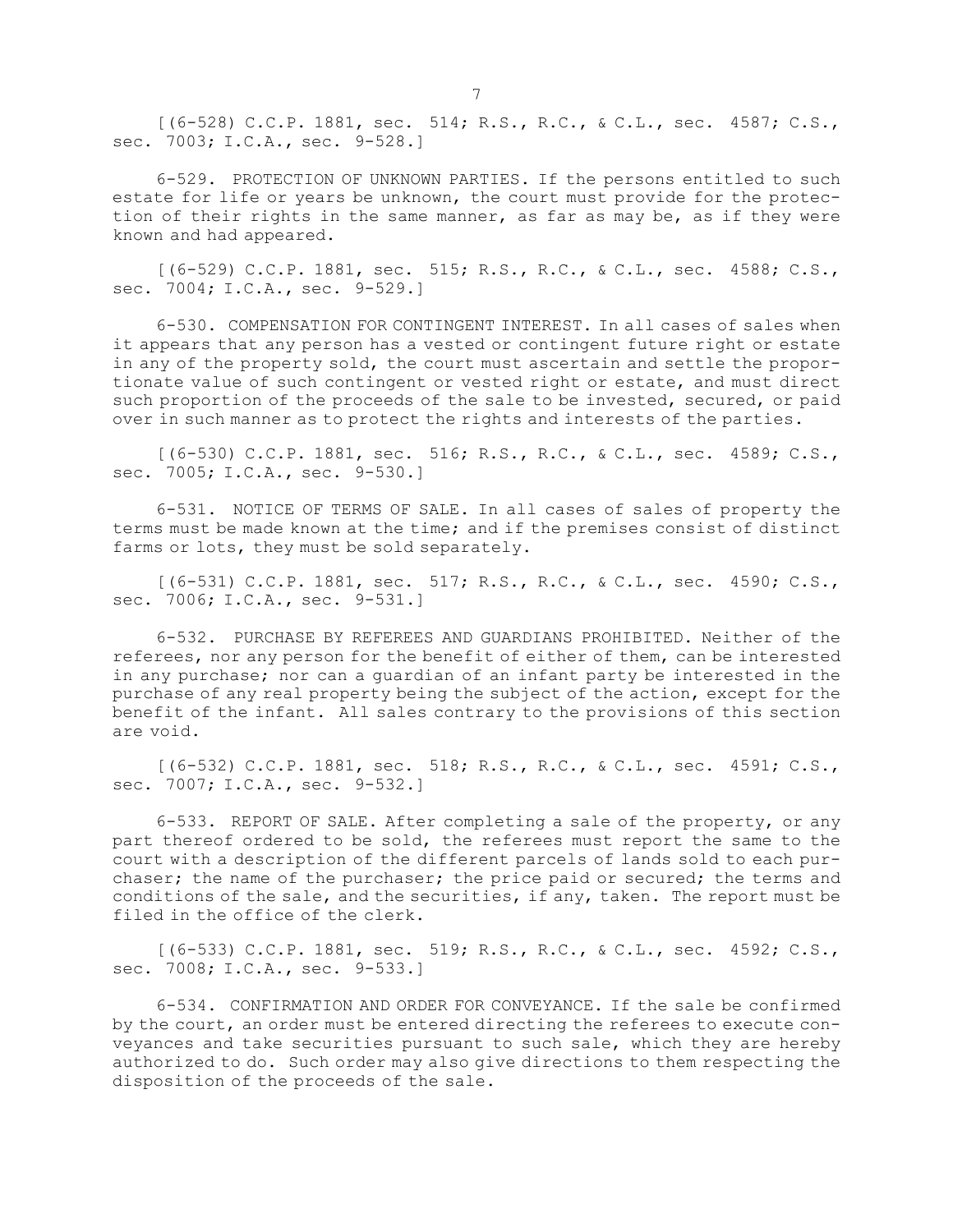[(6-534) C.C.P. 1881, sec. 520; R.S., R.C., & C.L., sec. 4593; C.S., sec. 7009; I.C.A., sec. 9-534.]

6-535. LIENHOLDERS AS PURCHASERS. When <sup>a</sup> party entitled to <sup>a</sup> share of the property, or an encumbrancer entitled to have his lien paid out of the sale, becomes <sup>a</sup> purchaser, the referees may take his receipt for so much of the proceeds of the sale as belongs to him.

 $[(6-535)$  C.C.P. 1881, sec. 521; R.S., R.C., & C.L., sec. 4594; C.S., sec. 7010; I.C.A., sec. 9-535.]

6-536. RECORD AND EFFECT OF CONVEYANCE. The conveyances must be recorded in the county where the premises are situated, and shall be <sup>a</sup> bar against all persons interested in the property in any way, who shall have been named as parties in the action, and against all such parties and persons as were unknown, if the summons were served by publication, and against all persons claiming under them, or either of them, and against all persons having unrecorded deeds or liens at the commencement of the action.

[(6-536) C.C.P. 1881, sec. 522; R.S., R.C., & C.L., sec. 4595; C.S., sec. 7011; I.C.A., sec. 9-536.]

6-537. INVESTMENT OF PROCEEDS BELONGING TO UNKNOWNS OR NONRESI-DENTS. When there are proceeds of sale belonging to an unknown owner, or to <sup>a</sup> person without the state, who has no legal representative within it, the same must be invested in securities at interest for the benefit of the persons entitled thereto.

[(6-537) C.C.P. 1881, sec. 523; R.S., R.C., & C.L., sec. 4596; C.S., sec. 7012; I.C.A., sec. 9-537.]

6-538. INVESTMENT -- WHEN MADE IN RECORDER'S NAME. When the security of the proceeds of sale is taken, or when an investment of any such proceeds is made, it must be done, except as herein otherwise provided, in the name of the recorder of the county where the papers are filed, and his successors in office, who must hold the same for the use and benefit of the parties interested, subject to the order of the court.

[(6-538) C.C.P. 1881, sec. 524; R.S., R.C., & C.L., sec. 4597; C.S., sec. 7013; I.C.A., sec. 9-538.]

6-539. INVESTMENT -- WHEN MADE IN PARTIES' NAMES. When security is taken by the referees on <sup>a</sup> sale, and the parties interested in such security, by an instrument in writing, under their hands, delivered to the referee, agree upon the shares and proportions to which they are respectively entitled, or when shares and proportions have been previously adjudged by the court, such securities must be taken in the names of and payable to the parties respectively entitled thereto, and must be delivered to such parties upon their receipt therefor. Such agreement and receipt must be returned and filed with the clerk.

[(6-539) C.C.P. 1881, sec. 525; R.S., R.C., & C.L., sec. 4598; C.S., sec. 7014; I.C.A., sec. 9-539.]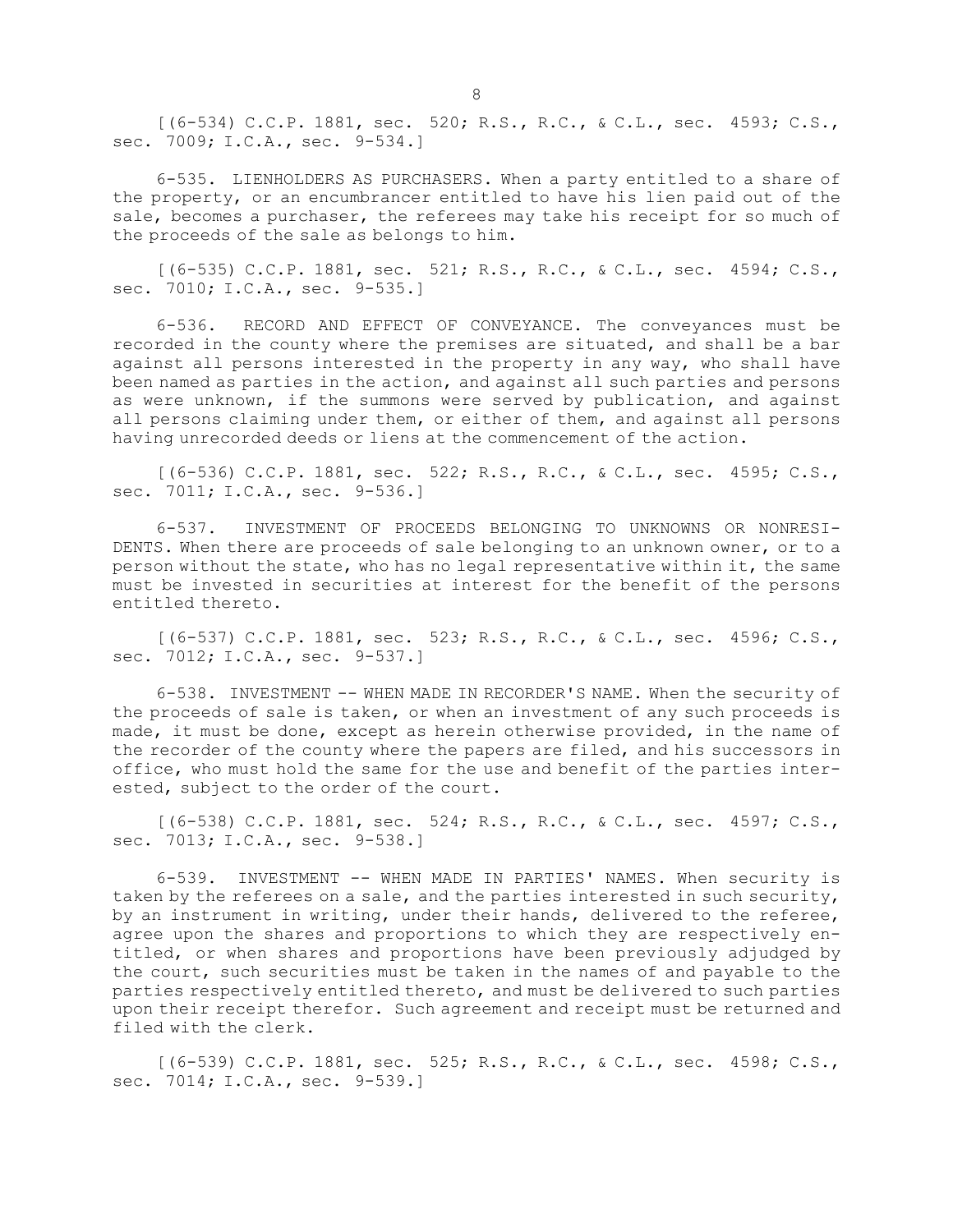6-540. DUTY OF RECORDER TAKING SECURITY OR MAKING INVESTMENT. The recorder in whose name <sup>a</sup> security is taken, or by whom an investment is made, and his successors in office, must receive the interest and principal as it becomes due, and apply and invest the same as the court may direct; and must deposit with the county treasurer all securities taken, and keep an account in <sup>a</sup> book provided and kept for that purpose in the recorder's office, free for inspection by all persons, of investments in moneys received by him thereon and the disposition thereof.

[(6-540) C.C.P. 1881, sec. 526; R.S., R.C., & C.L., sec. 4599; C.S., sec. 7015; I.C.A., sec. 9-540.]

6-541. UNEQUAL PARTITION -- COMPENSATION. When it appears that partition cannot be made equal between the parties, according to their respective rights, without prejudice to the rights and interests of some of them, and <sup>a</sup> partition be ordered, the court may adjudge compensation to be made by one party to another on account of the inequality; but such compensation shall not be required to be made to others by owners unknown, nor by an infant, unless it appears that such infant has personal property sufficient for that purpose, and that his interest will be promoted thereby. And in all cases the court has power to make compensatory adjustment between the respective parties according to the ordinary principles of equity.

[(6-541) C.C.P. 1881, sec. 527; R.S., R.C., & C.L., sec. 4600; C.S., sec. 7016; I.C.A., sec. 9-541.]

6-542. SALE OF INFANT'S SHARE -- PAYMENT OF PROCEEDS TO GUARDIAN. When the share of an infant is sold, the proceeds of the sale may be paid by the referee making the sale to his general guardian, or the special guardian appointed for him in the action.

[(6-542) C.C.P., 1881, sec. 528; R.S., R.C., & C.L., sec. 4601; C.S., sec. 7017; I.C.A., sec. 9-542; am. 1971, ch. 111, sec. 9, p. 233.]

6-543. SALE OF SHARE OF INCAPACITATED OR PROTECTED PERSON -- PAYMENT OF PROCEEDS TO GUARDIAN. The guardian who may be entitled to the custody and management of the estate of an incapacitated or protected person whose interest in real property has been sold, may receive, in behalf of such person, his share of the proceeds of such real property from the referees [by <sup>a</sup> judge of the court, that he will faithfully discharge the trust reposed in him, and will render <sup>a</sup> true and just account to the person entitled or to his legal representative].

[(6-543) C.C.P., 1881, sec. 529; R.S., R.C., & C.L., sec. 4602; C.S., sec. 7018; I.C.A., sec. 9-543; am. 1971, ch. 111, sec. 10, p. 233; am. 2011, ch. 151, sec. 1, p. 414.]

6-544. PARTITION WITHOUT ACTION -- CONSENT OF GUARDIAN. The general guardian of an infant, and the guardian entitled to the custody and management of the estate of an incapacitated or protected person, or other person adjudged incapable of conducting his own affairs, who is interested in the real estate held in joint tenancy, or in common, or in any other manner so as to authorize his being made <sup>a</sup> party to an action for the partition thereof, may consent to <sup>a</sup> partition without action, and agree upon the share to be